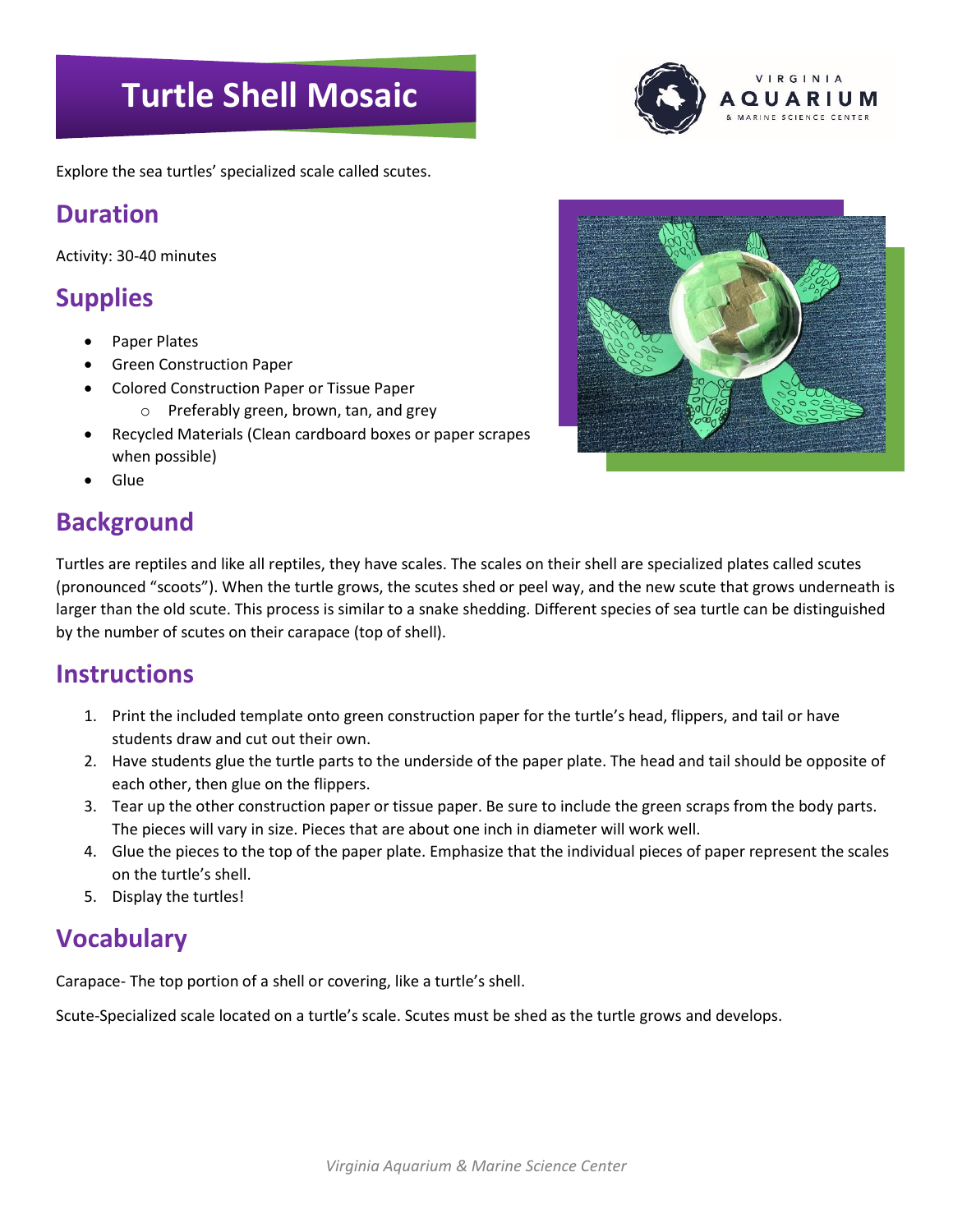#### **Alternative Method**

After studying sea turtle scutes, have students pick a species to model their turtle mosaic after. Encourage them to pay close attention to the number of scutes they must glue onto their carapace to create an accurate model of the species they selected.

#### **Sea Turtle Scutes**

One way to tell different species of sea turtle apart is to count the number of their scutes. Look at the sea turtles below and count the number of side plates, also known as lateral scutes. Pick one species of sea turtle from below and model your turtle after it.



## **Kemp's Ridley Sea Turtle Loggerhead Sea Turtle**





FAO Species Catalog- Vol. 11-Sea Turtles

*Virginia Aquarium & Marine Science Center*